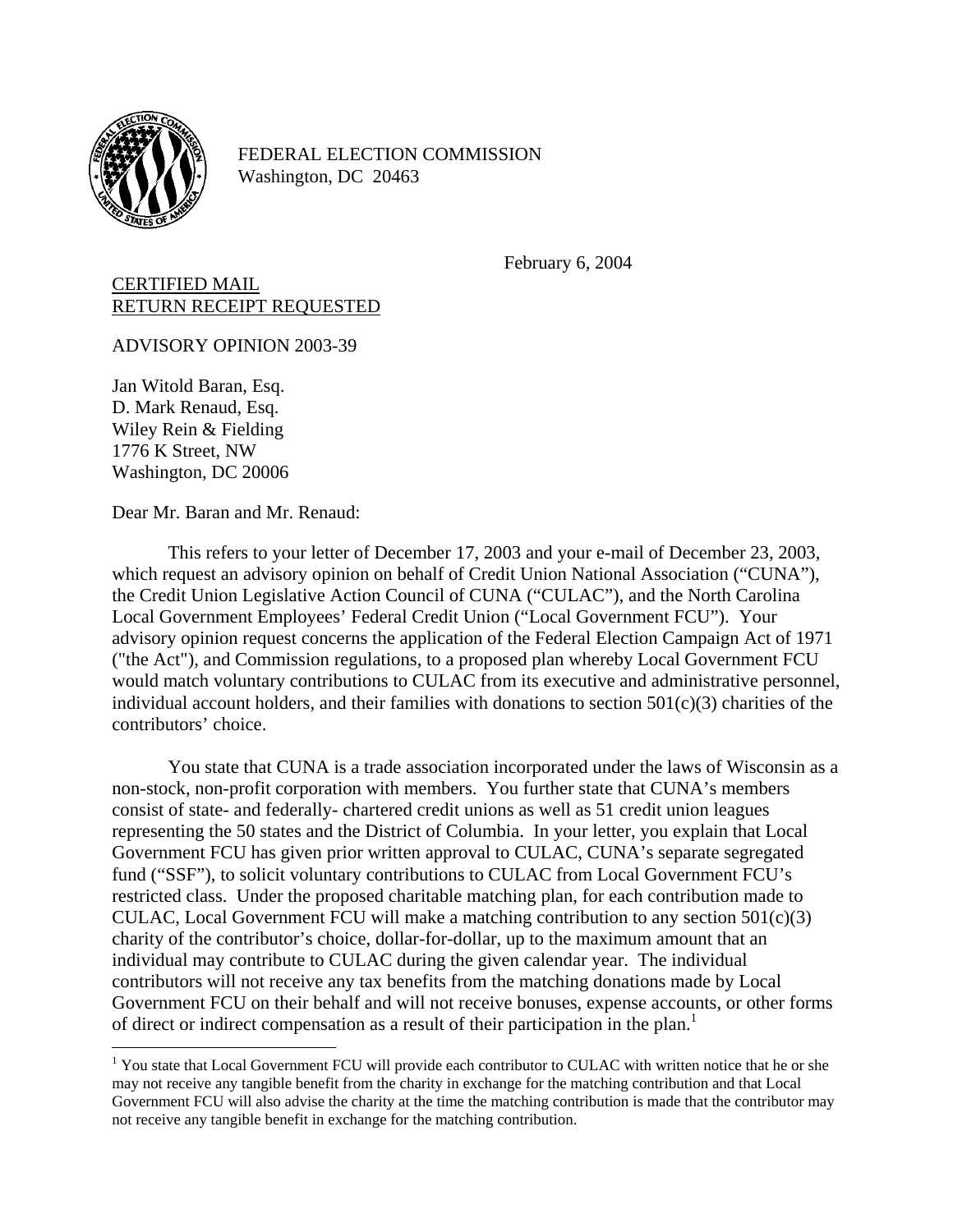AO 2003-39 Page 2

 $\overline{a}$ 

 The Act prohibits a corporation, including a federally-chartered credit union, from making contributions or expenditures in connection with any Federal election.<sup>2</sup> 2 U.S.C. 441b(a). However, the Act excludes from the definition of "contribution or expenditure," those costs that are paid by the corporation for "the establishment, administration, and solicitation of contributions to a separate segregated fund to be utilized for political purposes" by the corporation. 2 U.S.C.  $441b(b)(2)(C)$ . Although Commission regulations provide that a corporation may use its general treasury monies to pay the expenses of establishing and administering such a SSF and of soliciting contributions to the SSF, the regulations also state that a corporation may not use this process "as a means of exchanging treasury monies for voluntary contributions." 11 CFR 114.5(b). In this respect, the regulations specify that a contributor may not be paid for his or her contributions through a bonus, expense account, or other form of direct or indirect compensation. 11 CFR 114.5(b)(1). The Act and Commission regulations allow a corporation, or an SSF established by a corporation, to solicit voluntary contributions to the SSF from the corporation's stockholders, its executive and administrative personnel, and their families. 2 U.S.C. 441b(b)(4)(A)(i); 11 CFR 114.5(g)(1). Any solicitation of these persons for contributions to the SSF must meet certain requirements. *See* 11 CFR 114.5(a), and, in particular, 11 CFR 114.5(a)(5).

As indicated in your letter, in 1998 the Commission determined that the credit union members of the state leagues of CUNA "may be considered as a 'branch, division . . . or local unit' of CUNA under 11 CFR 102.6(b)(1)(iii) and may, therefore, act as collecting agents in receiving and transmitting contributions for CULAC." Advisory Opinion 1998-19. Since, as you state in your letter, Local Government FCU is a member of the North Carolina Credit Union League and a member of CUNA, Local Government FCU may act as a collecting agent in receiving and transmitting contributions for CULAC. Moreover, as a collecting agent, Local Government FCU may "pay any or all of the costs incurred in soliciting and transmitting contributions to the separate segregated fund." 11 CFR 102.6(c)(2)(i).

The Commission has on several occasions allowed an SSF's connected organization, under certain conditions, to match contributions made to its connected SSF with donations to charities.<sup>[3](#page-1-1)</sup> The Commission has viewed a connected organization's matching of voluntary political contributions to its SSF with charitable donations as solicitation expenses related to

<span id="page-1-0"></span><sup>2</sup> A federally-chartered credit union is a corporation for purposes of the Act. *See* Advisory Opinion 1990-18.

<span id="page-1-1"></span> $3 \text{ A}$  "connected organization" is defined in the Act and the Commission's regulations as "any organization which is not a political committee but which directly or indirectly establishes, administers, or financially supports a political committee." 2 U.S.C. 431(7); 11 CFR 100.6(a). The Commission's regulations provide that "organizations which are members of the entity (such as corporate members of a trade association) which establishes, administers, or financially supports a political committee are not organizations which directly or indirectly establish, administer or financially support that political committee." 11 CFR 100.6(b). Consequently, Local Government FCU, though a member of CUNA, is not a connected organization with respect to CULAC.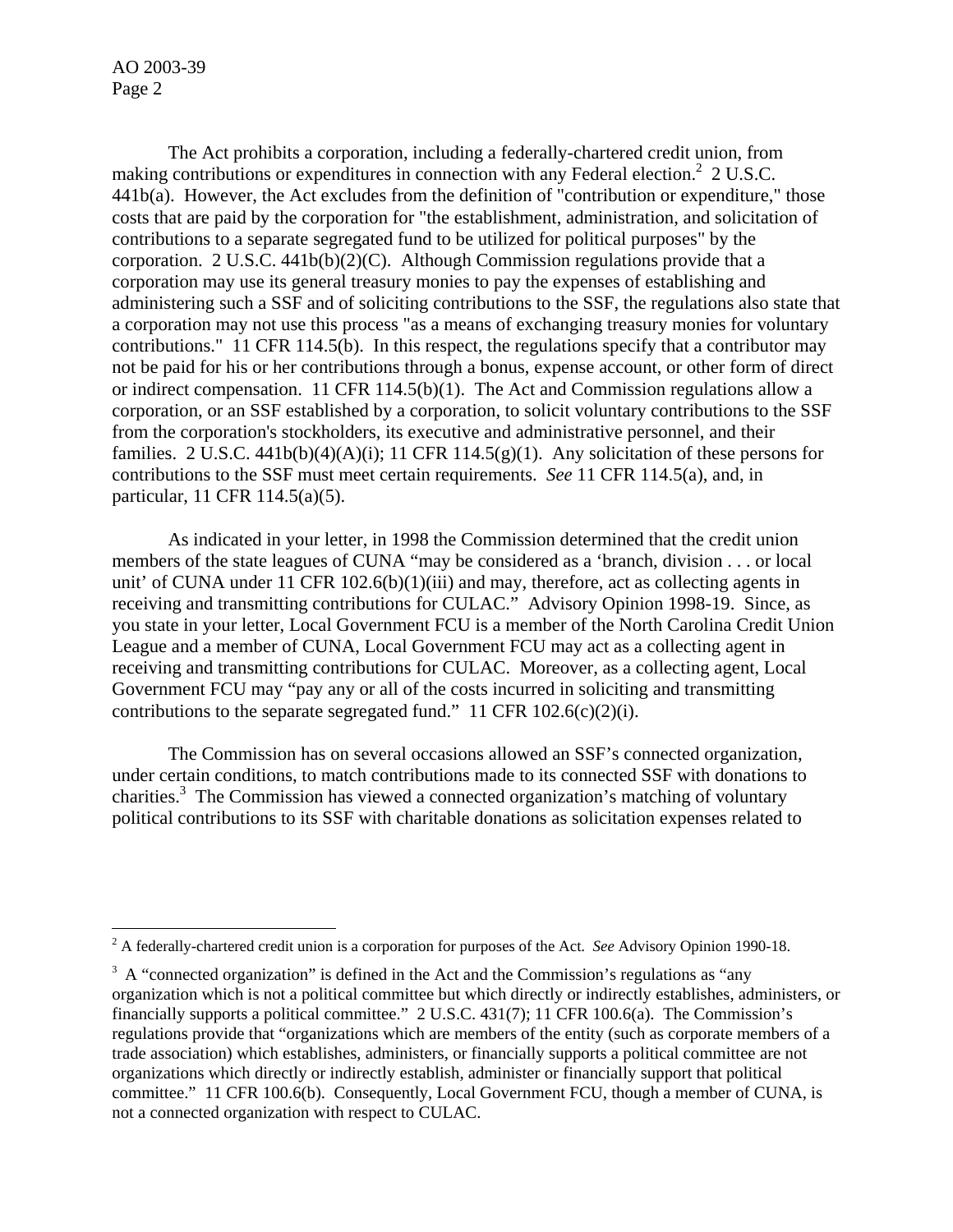AO 2003-39 Page 3

<u>.</u>

fundraising for its SSF under 2 U.S.C.  $441b(b)(2)(C)$  and 11 CFR 114.5(b).<sup>4</sup> See Advisory Opinions 2003-4, 1990-6, 1989-9, 1989-7, 1988-48, 1987-18, and 1986-44. [5](#page-2-1) Thus, although the Commission has determined that charitable matching payments, when made by the SSF's connected organization, constitute solicitation expenses under 2 U.S.C. 441b(b)(2)(C) and 11 CFR 114.5(b), the Commission has not addressed the precise issue presented by your request: whether such charitable matching payments, when made by a collecting agent rather than the connected organization, constitute "costs incurred in soliciting and transmitting contributions to the separate segregated fund" under 11 CFR  $102.6(c)(2)(i)$ .

As stated above, the Commission has considered charitable matching payments, when paid by the SSF's connected organization, to be solicitation costs. The Commission sees no reason to treat these payments differently when they are paid by a collecting agent rather than by the SSF's connected organization. The Commission specifically notes the similarity between the language in 11 CFR 114.5(b), which permits a connected organization to use its general treasury funds to pay "for the establishment, administration, and solicitation of contributions" to its SSF, and the language of 11 CFR 102.6(c)(2)(i), which allows collecting agents to pay for "costs incurred in soliciting and transmitting contributions" to the SSF. Consequently, the Commission believes that charitable matching donations, when made by a collecting agent, constitute "costs incurred in soliciting and transmitting contributions to the separate segregated fund" under 11 CFR  $102.6(c)(2)(i)$ . Thus, the payment of such charitable matching donations by Local Government FCU is permissible under the Act.

The Commission expresses no opinion regarding any implications of the proposed matching charitable contribution plan under the Internal Revenue Code because those issues are outside the Commission's jurisdiction.

This response constitutes an advisory opinion concerning the application of the Act and Commission regulations to the specific transaction or activity set forth in your request. *See* 2 U.S.C. 437f. The Commission emphasizes that, if there is a change in any of the facts or assumptions presented, and such facts or assumptions are material to a conclusion presented in

<span id="page-2-0"></span><sup>&</sup>lt;sup>4</sup> The Commission's conclusion regarding matching charitable contributions by separate segregated funds is consistent with the Internal Revenue Code's treatment of the tax consequences of such programs. The Internal Revenue Service has concluded that a matching charitable contribution plan grant to a section 501(c)(3) organization should not be recharacterized as payment of compensation to the employee and a subsequent payment by the employee to the section  $501(c)(3)$  organization. G.C.M. 39,877 (August 27, 1992); Rev. Rul. 67-137, 1967-1 C.B. 63. The Internal Revenue Service has also concluded that the corporation may not receive a tax deduction for matching charitable donations it makes. G.C.M. 39,877.

<span id="page-2-1"></span>*<sup>5</sup> See also* Advisory Opinions 1994-7, 1994-6 and 1994-3, where the Commission considered and approved the use of matching charitable contribution plans for employees who are only solicitable under the twice yearly procedures, provided that all other Commission regulations applicable to the solicitation of these personnel are followed (that is, employees outside the restricted class).